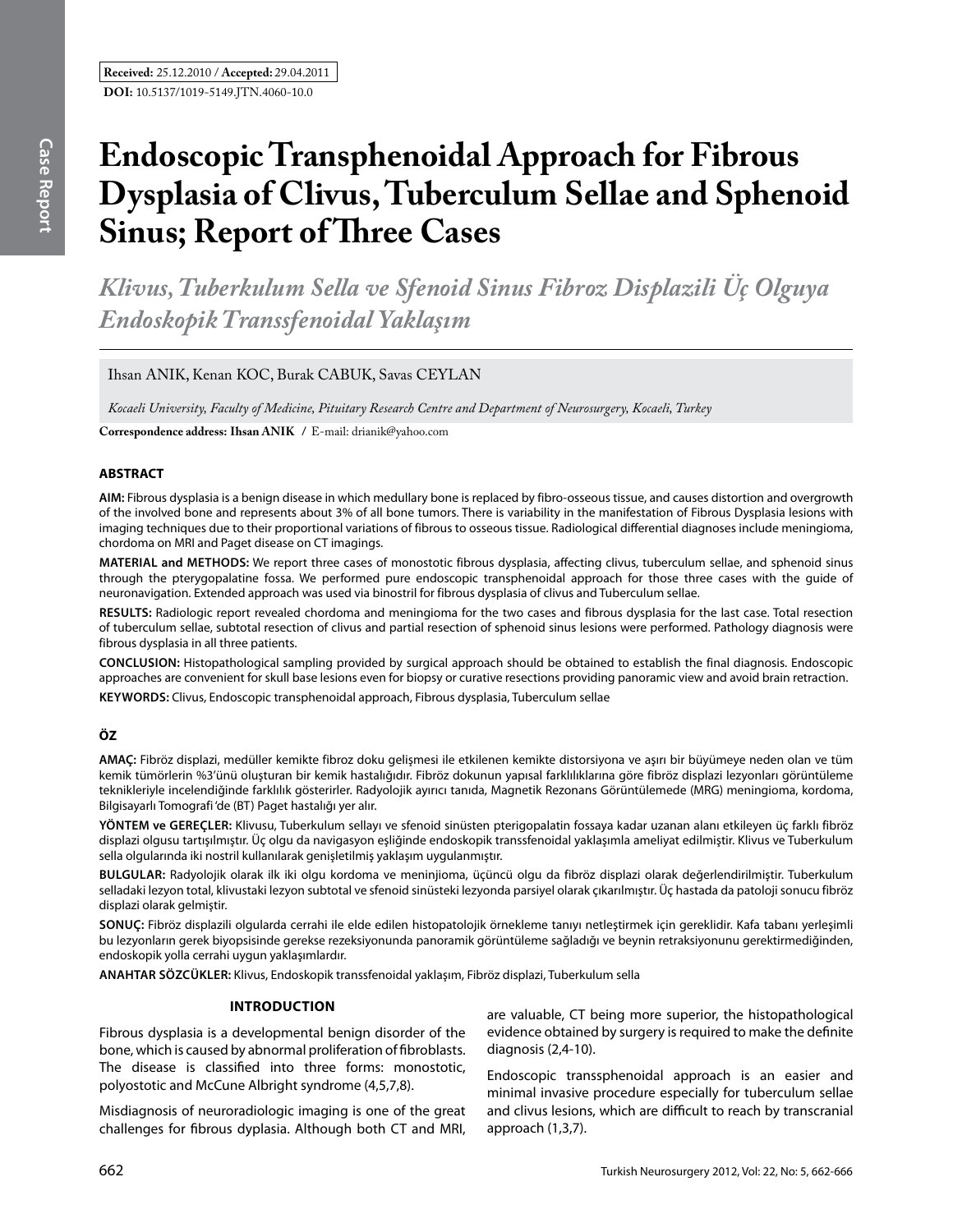We report three cases of monostotic fibrous dysplasia, affecting clivus, tuberculum sellae, and sphenoid sinus through the pterygopalatine fossa, which were operated on by pure endoscopic transphenoidal approach and discussed the neuroradiologic misdiagnosis of these cases.

# *Case 1: Fibrous Dysplasia of Clivus*

A 47 year-old male presented with headache for two months. Neurological and physical examination were normal. MRI revealed solid mass lesion expanded left part of the clivus showing decreased signal on T1 weighted and increased signal on T2 weighted images was seen. Contrast enhancement was observed after contrast media injection. Chordoma or chondrosarcoma was the initial radiological differential diagnosis (Figure 1A,B).

## *Case 2: Fibrous Dysplasia of Tuberculum Sellae*

A 30 year-old female presented with headache, irregular menstrual cycles, and galactorrhoea. Her endocrine tests confirmed raised PRL level to 340 ng/ml. There was no adenoma apparent within the pituitary gland. Other pituitary function tests were normal and there was not any medication causing hyperprolactinaemia. Endocrinology department assigned medical treatment for hyperprolactinaemia.

On MRI, mass lesion of 2x1cm dimensions located at tuberculum sellae was seen. The lesion was hypointense on T1 weighted, hyperintense on T2 weighted images and dense contrast enhancement was observed on contrast-enhanced images (Figure 1 C, D). Radiological diagnosis was en plaque meningioma.



**Figure 1: A)** Preoperative contrast enhanced sagittal T1 weighted MR image demonstrates contrast enhanced mass lesion expanding clivus. **B)** Postoperative contrast enhanced T1 weighted image demonstrates removal of the lesion. **C**) Lesion with the significant contrast enhancement is seen at tuberculum sellae on preoperative contrast enhanced sagittal T1 weighted image. **D)** Postoperative contrast enhanced sagittal image demonstrates postoperative changes. **E)** Lesion causing expansion of the left wall of sphenoid sinus extending to pterygopalatine fossa is

seen on axial CT image. Note that the affected part of the bone is ground glass density.

**F)** Postoperative axial CT image reveals bone defect of the sphenoid sinus wall following partial resection.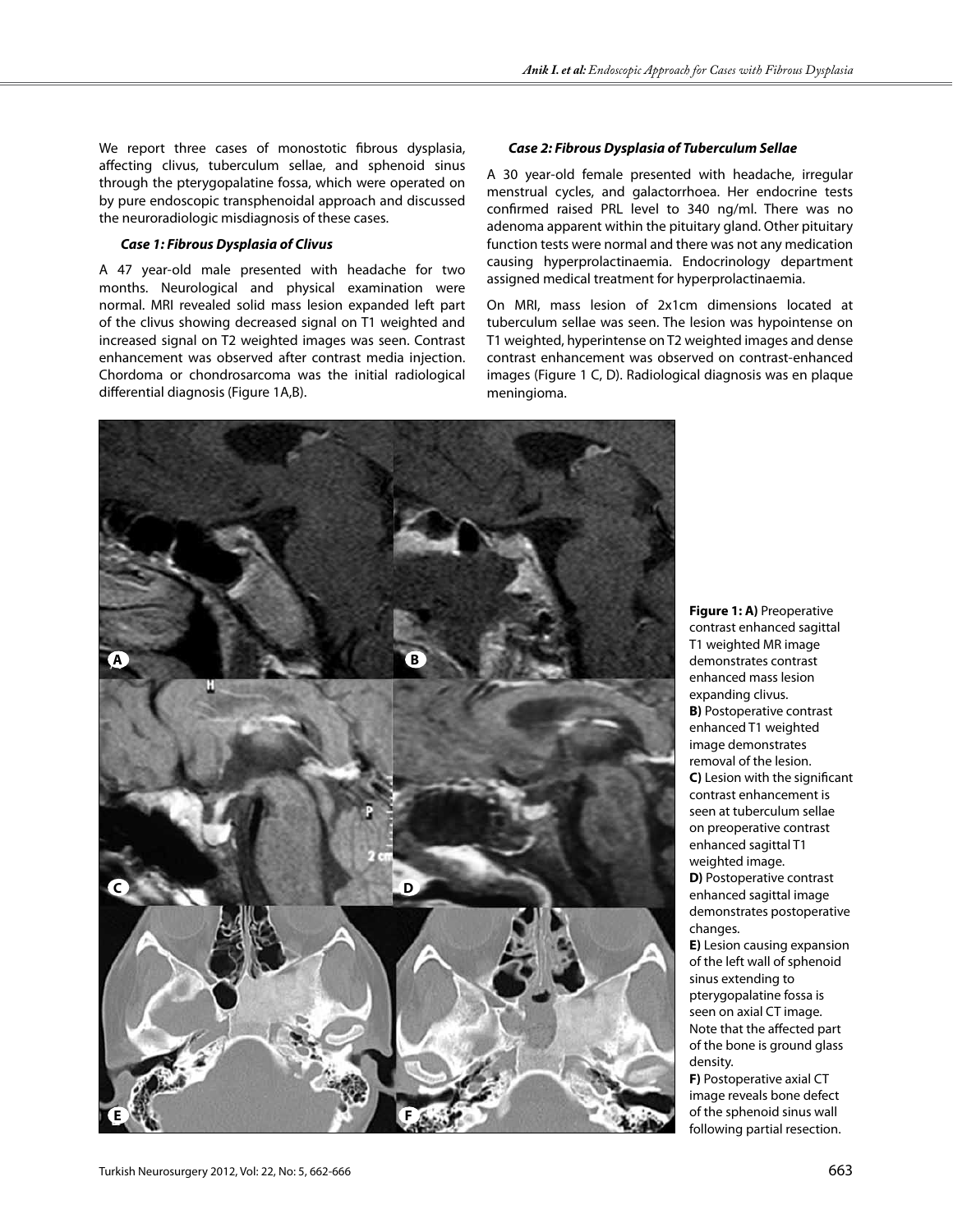## *Case 3: Fibrous Dysplasia of Sphenoid Sinus and Pterygopalatine Fossa*

Fifteen year-old girl had a history of syncope. Her neurological and physical examination was normal. Multislice (64 detector) computed tomography revealed a lesion of ground glass density causing expansion that is located at the left wall of sphenoid sinus extending to pterygopalatine fossa (Figure 1 E, F).

Neurological and physical examinations of all cases were normal. The symptoms of the patients were all non-specific which cannot be related to the lesions.

## *Surgical Approaches:*

Surgical procedures were performed by extended approach. Neuronavigation was used to verify anatomic landmarks in all cases.

Patient was placed supine fixed by Mayfield and turned slightly on a horizontal plane toward the surgeon and the head extended slightly on the sagittal plane. The procedures were performed using a rigid endoscope (Karl Storz, Tuttlingen, Germany). In cases with clivus and tuberculum sellae lesions, after viewing choana, and sphenoethmoid recess, middle turbinate was resected partially in the right nostril and middle turbinate of the other nasion was lateralized for binostril approach.

For the clivus lesion; anterior sphenoidotomy was performed from inferior border of ostium by microdrill. We extended the bone removal to the posterior portion of the vomer and the sphenoidal floor to access the lower clivus. The borders of the clivus were defined with the aid of neuronavigation.

For the tuberculum sellae lesion; anterior sphenoidotomy was performed removing posterior nasal septum, rostrum and perpendicular lamina by microdrill. Sellar floor, opticocarotid recess, tuberculum sellae and planum sphenoidale were visualized.

After defining dysmorphic bone structure involving the clivus and tuberculum sellae, resection of the lesions were performed using high speed drill, curettes and punch (Figure 2 A-C).

For the sphenoid sinus lesion; the surgical approach was performed through the left nostril. After pushing the middle turbinate laterally, choana and sphenoid ostium were defined. Sphenoid ostium was expanded medially with highspeed drill. Unaffected right sphenoid sinus was observed to define normal anatomic structures. Neuronavigation was used to define lateral border of the lesion. Dysplastic bone was resected with curettes and punch for a while to get pathologic sampling and then high-speed drill was used for partial removal of the component, which filled the sphenoid sinus (Figure 2 D).



**Figure 2:** Intraoperative view of the lesion removal. Fibrous Dysplasia of Clivus **(A,B)**, Tuberculum Sellae **(C)** and Sphenoid Sinus **(D)**. **SF:** Sella Floor, **C:** Clivus, **D:** Dura over the tuberculum sellae, **Sr:** Right Sphenoid Sinus, **L:** Lesion.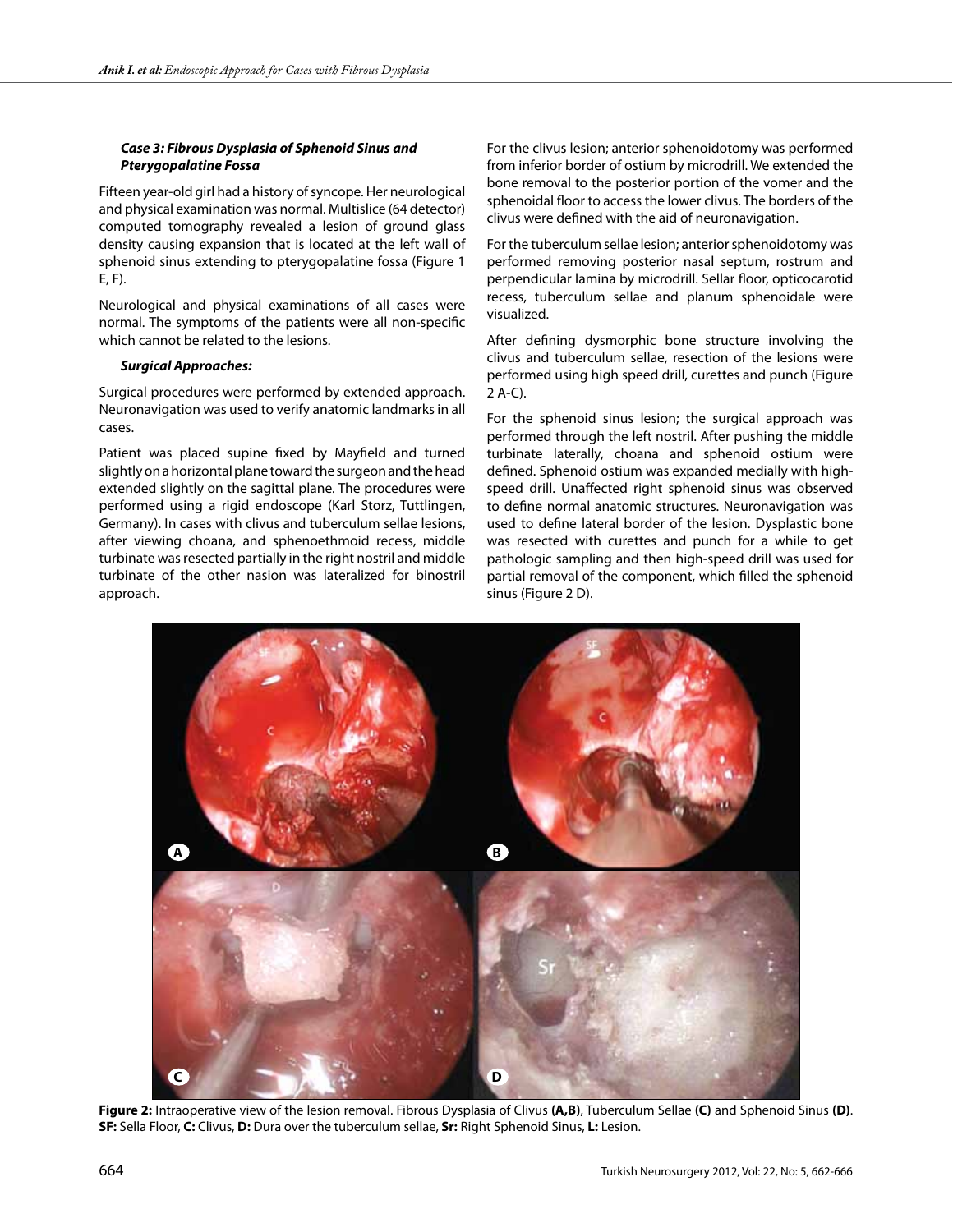In the first case with clival lesion, we realized the misdiagnosis during the surgery and ended the operation after exposing the posterior borders. In the second case with tuberculum sellae lesion, we had to perform total removal of the lesion to clarify the absence of the meningioma.

## **Results**

In our first case of clival fibrous dysplasia, radiological report revealed chordoma as a first diagnosis. In the second case of tuberculum sellae fibrous dsyplasia, the lesion was thought to be meningioma radiologically. In the third case radiological findings revealed fibrous dysplasia as the first diagnosis. Total resection for tuberculum sella, subtotal resection for clivus and partial resection for sphenoid sinus lesions were performed. Pathologic diagnosis were fibrous dysplasia in all three patients.

The patients were followed up for 24 months for the tuberculum sellae lesion, 16 months for sphenoid sinus lesion, and 16 months for clival lesion. There were no morbidities or mortalities.

## **Discussion**

Fibrous dysplasia is a benign disease in which medullary bone is replaced by fibro-osseous tissue, and causes deformation and overgrowth of the involved bone. There is a small risk of malignant transformation for fibrous dysplasia being osteosarcoma, fibrosarcoma and chondrosarcoma. Surgical removal is indicated to define the histological diagnosis and to treat any bony deformity or cranial nerve compression (4,8).

Radiotherapy is not advised for fibrous dysplasia since there is a risk of malignant transformations due to adjuvant radiotherapy. Long-term clinical and radiological follow-up is necessary (4,7).

In the literature three types of fibrous dysplasia were described. Monostotic form is mostly seen with about 70% involving the long bones like femur and tibia. Clivus is a rarely affected site for monostotic fibrous dyplasia and to our knowledge fibrous dysplasia of tuberculum sellae is not reported. Multiple bone involvement (Polyostotic form) is a less common form of fibrous dysplasia (30%), and the third is polyostotic form with McCune Albright syndrome (4,8).

There is variability in the manifestation of fibrous dysplasia lesions with imaging techniques due to their proportional variations of fibrous to osseous tissue. Fibrous dysplasia shows low signal intensity on T1-weighted images, while the signal intensity on T2-weighted images varies from high to intermediate or low cellularity, depending on collagen content, extent of bone trabeculae, and cyst formation. In fibrous dysplasia, a relatively typical finding on CT is an amorphous ground glass appearance (2,6,8).

Radiological differential diagnoses include chordoma, meningioma (9), and Paget disease (10). On CT scans, skull lesions of fibrous dysplasia (FD) may often be misdiagnosed with Paget disease (PD). Tehranzadeh et al defined that FD and PD of the skull has similar signs on CT scans that can be diagnostically confusing. They tried to differentiate the dissimilar features of FD and PD (10).

In our first case of clival fibrous dysplasia, radiological report revealed chordoma as a first diagnosis and in the second case of tuberculum sellae fibrous dysplasia, the lesion was thought to be meningioma radiologically. In the third case radiological findings revealed fibrous dysplasia as the first diagnosis. In the first two cases, since radiological reports did not specify fibrous dysplasia in the differential diagnosis, we did not perform CT scans of the patients.

The transphenoidal route has been the preferred approach in previous cases of clival fibrous dysplasia, mostly with traditional microscopic technique (1,4). Singh et al (7) and Gonçalves et al (3) published one case of endoscopic transphenoidal approach for fibrous dysplasia of clivus.

Transcranial approaches to the skull base have higher mortalities and morbidities than the other anatomical areas, and following the patients without surgery for benign lesions of the skull base may therefore be an alternative aspect.

Endoscopic approach is a minimal invasive for the regions which is more difficult to reach by transcranial approaches. This approach provides the most direct anatomic trajectory to these regions and eliminates the need for an extensive lateral skull base approach. Endoscopic approaches are convenient for fibrous dysplasia of skull base even for biopsy or curative resections providing panoramic view and identifying the borders of the lesion better than microscopic approaches. We suggest performing the endoscopic approach to provide the definite diagnosis for these lesions even in clinically silent patients considering the advances in surgical procedures and neuronavigation.

We have performed endoscopic transphenoidal approach for all three cases. Head position is important in these cases since extension of the head is appropriate for tuberculum sellae lesion while head position should be decided due to position of clivus for clival lesions. Extended approaches should be performed for clival and tuberculum sellae lesions. Removal to the posterior portion of the vomer for clival lesions and perpendicular lamina for tuberculum sellae are required to access the surgical field. The binostril approach for extended procedures has the advantage of using 3-4 hands simultaneously.

One of the difficulties of this approach for fibrous dysplasia is to identify surgical landmarks because the lesion destroys the borders of landmarks especially for clival lesions and sphenoid sinus involvements. This difficulty can be overcome with the aid of neuronavigation and gaining experience with the endoscopic transphenoidal surgery.

# **Conclusion**

In skull base lesions, CT and MRI should be both performed to avoid misdiagnosis. However, histopathological sampling provided by surgical approach should be definitely obtained to establish the final diagnosis for fibrous dysplasia.